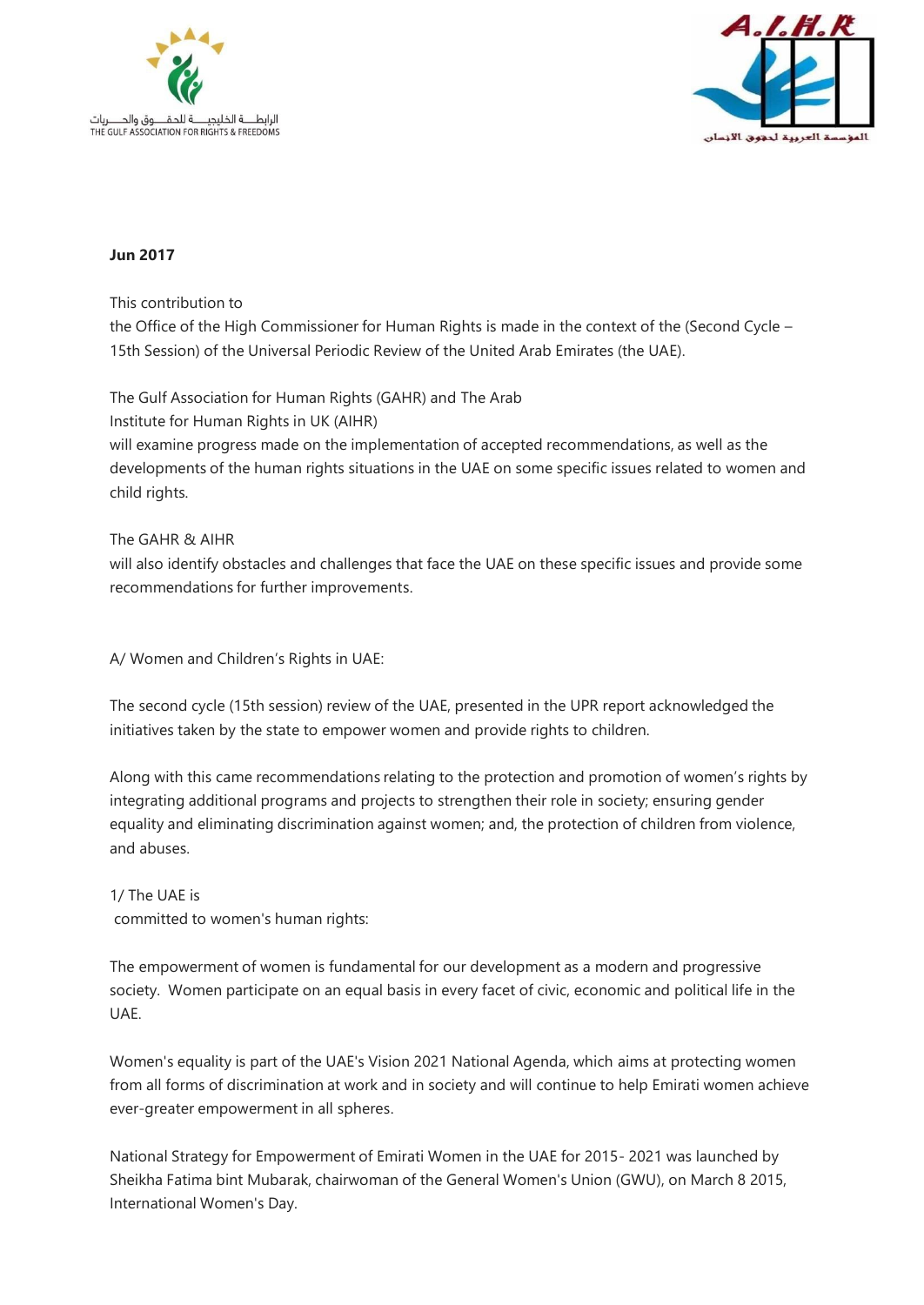The strategy provides a framework for government, private sector and civil society organizations to establish work plans to position the UAE among the most advanced countries in the area of women's empowerment.

The UAE has implemented a number of initiatives to strengthen the economic empowerment of women in the UAE. In December 2012, the Government issued a decision on the mandatory membership of UAE women in the Boards of Directors of federal bodies, companies and institutions.

In May 2015, the Government adopted a decision to establish the UAE Gender Balance Council to ensure that Emirati women continue to play a leading role in the development of the UAE.

The Council is carrying out several functions, including reviewing legislation, policies and programs to achieve gender balance in the workplace.

On 28 August 2015, the 40th anniversary of the launch of the General Women's Union, the UAE held its first Emirati Women's Day, a national celebration of the role women play.

The number of women dying during pregnancy or child birth as well as the infant mortality rate in the UAE has halved in the past 25 years.

The UAE has the lowest rate of maternal deaths in the region and one of the lowest in the world, according to the World Health Statistics 2015 report.

The maternal mortality rate in the UAE is now eight in every 100,000 live births, down from 16 in 1990.

Infant mortality has dropped from 14 per 1,000 live births in the UAE in 1990 to seven for each 1,000 births in 2013, and under-5 mortality rate more than halved from 17 for each 1,000 live births in 1990 to eight for each 1,000 in 2013.

Key to the economic empowerment of women is equality in education.

## According to the

World Economic Forum's 2014 Global Gender Gap Report, the UAE has essentially reached equality between men and women in educational attainment.

## 95%

of female high school graduates go on to pursue higher education (compared with 80% of the male students). Women constitute 70% of college graduates in the country.

Women occupy 66% of public sector jobs - one of the highest proportions worldwide, including 30% of senior leadership positions associated with decision-making roles. Women occupy 75% of positions in the education and health sectors.